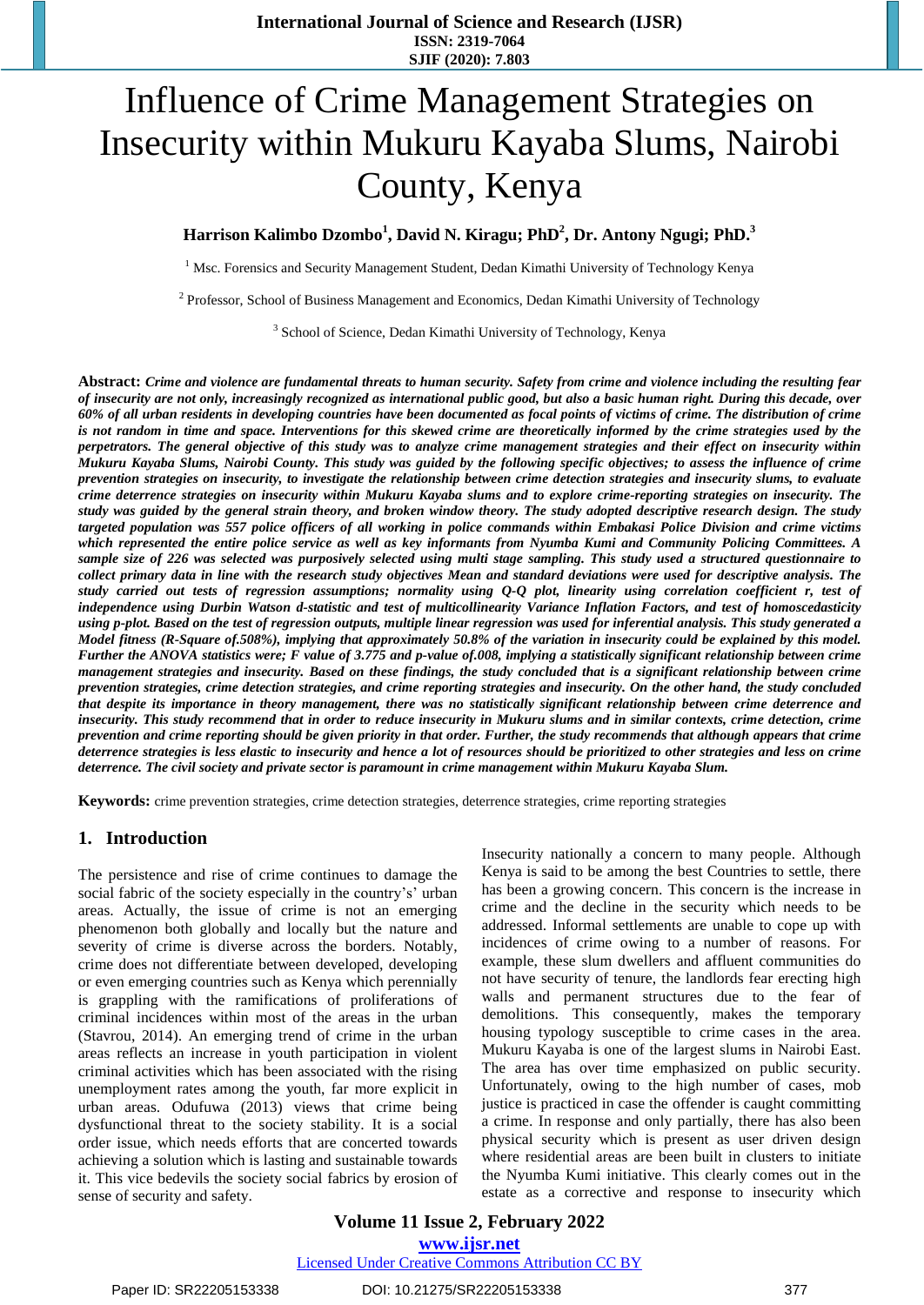shouldn't be the case in that such measures shows that the area is highly insecure giving criminals' "mind asset" of low security levels. This will subsequently give them a notion of community crimes as it suggests low levels of natural surveillance.

Mukuru informal settlement is an informal, high density, low income residential neighborhood. This slum is adversely hit by setbacks of inadequate and substandard infrastructural facilities, poor accessibility, sanitation challenges with poor waste management, lack of security lights, underground sewer tunnels which forms escape routes by the gangs, poor soils and terrain that makes the area impassable during rainy seasons and also makes it difficult for the residents of the area to transact business especially during the night hours. The neighborhood has long dark alleys and access roads which provide access to the rear of properties and join to make routes which have contributed to the crimes experienced in the area.

The state of the alleys joining the settlement has contributed to crime. For example, the unavailability of security lights and adequate flood lights within the settlement makes the area excessively dark, isolated accelerating number of hideouts for the criminal gangs who goes undetected and commits acts of violence unseen. Poor solid waste management within the settlement has led to the occurrence of voluminous and multiple hips of waste providing easy escape and hideout for the gangs in the area. Social control mechanism emphasizing urbanization and population growth weakens the informal prospect of social control which in turn, results in more crime and delinquency. Peace and security is an essential factor of human life. A peaceful and secure environment is critical to every society since it affects all aspects of economic and social development in a country, and is a necessary to the extent that without it, probably very little can be achieved.

## **1.2 Problem Statement**

It might be factual that no country can develop or grow economically without peaceful coexistence among its population and within its borders. It can logically be inferred that the fastest developing nations are among those with fairly advanced and effective security structures or machinery. Crime prevention is mainly seen to be the responsibility of the police force, administration police and local authorities, community members and private sector. The major responsibility is however given to the Kenya police. In Kenya, for a great deal of time, related issues to management of crime as well as prevention have been delegated to the government and it has been handled through the judiciary, prison, police and county administration and at times the local authorities. The past and present governments have continued to adopt different approaches and strategies to counter the ever rising incidences of crime in major urban centers. Despite such measures as community policing, rehabilitation and employment creation the problem of crime and criminal activities continue to fester in the social fabric of the urban areas. Urban violence and crime are not actually occurrences which are spontaneous but rather calculated and executed. The perception profound is that these are a characteristic of a society product marked by social exclusion and inequality.

Dwellers of slum and the poor in urban settlements face specifically acute crime risk and violence. They are actually defenseless, within the vulnerability to this problem. More often, they are classified either among the victims considered prime targets within urban crime or the perpetrators who are common. For the last five years there has been significant increase in violent and property crimes within Mukuru Kayaba slums. Most crimes have been reported to the various police posts but it seems the rates of apprehension as well as conviction is relatively low. The effect of this rising insecurity is not only limiting socioeconomic activities in this area but also perpetuating poverty. The every rising insecurity level is amidst the set out arms to safeguard the security of all. This leads to the question as to whether the crime management strategies within such informal settlements have actually influenced the insecurity level.

# **1.3 General Objective**

The general objective of this study was to analyze the influence of crime management strategies on insecurity within Mukuru Kayaba Slums in Nairobi County, Kenya.

# **2. Literature Review**

# **2.1 Theories**

The study was grounded by two theories as cited below;

## **2.1.1 General Strain Theory**

Robert Agnew (2001) proposed a general strain theory which is the best known contemporary version. Unlike its predecessor opposed by Durkheim which argued that crime was as a result of the inability of individual to achieve monetary-success, middle-class status or both. Agnew's GST theory is much broader and uses the individuals' environment to explain their participation in crime. At its core, strain theory is rather simple-strain makes you upset and you respond with delinquency (Agnew, 2001). General strain theory assists in understanding the socio-economic factors that contributes to criminal activities within Mukuru informal settlements. Majority of the youths within Mukuru informal settlements are unemployed and depend on daily wages from industries located within industrial area. There are also insufficient schools within Mukuru informal settlements hence making majority of the youths to engage in delinquency and deviance.

## **2.1.2 Broken Window Theory**

James Q. Wilson and George Kelling are the proponents of Broken Window theory. This theory opines that failure in addressing of disorders which are minor within the society may eventually lead to offenses which are serious within the community. It is opined by the broken windows theory that the disorder variation within the neighborhoods explaining variations of crime, holding the demerits of the structure constant. The broken windows theory opines that variation in disorder within the neighborhoods which explains variation of crime, holding constant structural demerits. The

**Volume 11 Issue 2, February 2022 www.ijsr.net**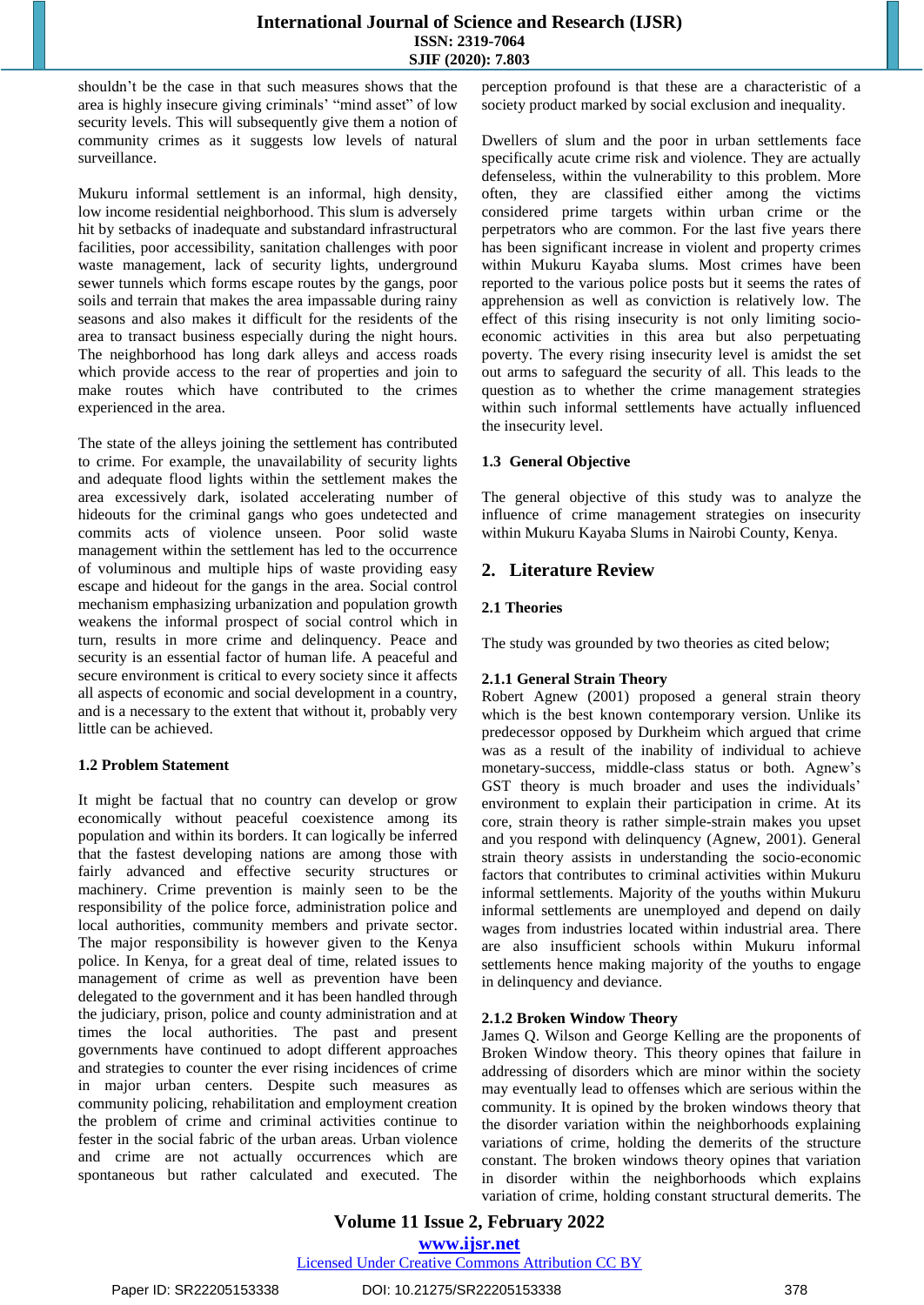disorderliness itself is the actually the trigger (Salagaev, 2013). This theory assists in identifying crime prevention strategies as a result of poor maintenance within the slum, social disorganization and lack of collective efficacy.

## **2.2 Empirical Literature Review**

Many individuals seek to pursue human relations development and social activities without fear in the democratic environment. Conversely, the structure of the world transformation has created threats which are intensive to security and emerging trends within the modern life (Farrell, 2016). This condition changed the family traditional structure and society as well. Noticeably, the society and family, the key order institutions, became inadequate in order to monitor the manners of the individuals (Edmark, 2014). Police is a key institution that hinders individuals violating law from nay form of havoc to security and public order since the 1829 London Metropolitan Police foundation. Community policing, particularly communities which are heterogeneous is essential part of a civilized and stable society (Buonanno, 2003). But, guaranteeing environmental security makes one to give in some of political and civil rights (Kabiru et al., 2013) for social activities trustworthiness.

A report by UN HABITAT in 2009, referred to us the safer Nairobi Initiative dating back to 2003 April when the Nairobi City Council requested UN HABITAT to form technical support to the development of city as well as prevention of crime, technical support towards community based strategy for urban prevention and safety improvement strategies within Nairobi via multi-sector approach and partnership coordinated by the authorities of the city (Edmark, 2014). Nairobi has significantly made great strides from the technical support from the international organizations such as UN HABITAT and UNDP giving of financial support to the initiative, while the UN HABITAT's support is in the form of capacity building, research, advisory services, promotion of community participation and capacity building in line with the theme of good governance on Urban Safety (Holmes, 2010).

There exist three core ideas anchored in deterrence theories that individuals normally respond to changes in the severity, certainty and the immediacy of punishment. Interestingly, within the criminological tradition, deterrence is often marked as being either specific or general with general deterrence pointing to the idea that people respond to the idea of experience of punishment (Smith, 2014). Active offender's apprehension is important initial step for their punishment and conviction. If the sanction entails imprisonment, crime may be prevented through incapacitation of the offenders who have been apprehended (Sommers.2016).

Majority of police tactics, for instance rapid response for calling of service or investigations of post-crime, are not only intended to capture the offender but to deter others as well by projecting apprehension tangible threat. Law enforcement agents, however, hinder without necessarily arresting criminals, their increased presence may prevent a motivated offender from engaging in a criminal act which is

contemplated. Studies on the deterrent police effect have significantly evolved in two distinct literatures (Tume, 2010). One has concentrated on the effect of deterrent on the level number of police officers. The other has concentrated on the crime-prevention efficiency of various strategies for deployment of police. These two literatures are separately reviewed (Wairagu et al., 2014).

Utilizing empirical data from Farrel (2016), this new research assess characteristics of victimizations which are unreported, the possible reasons which made the victims not to report crimes from 2014 to 2016 among informal settlements in crime types not reported to the law enforcement officers. The percentage of property crimes and violent crimes that were not reported to the police decreased from 2014 to 2016 subsequently. Across the period of 17 years, victims commonly did not report crimes to the police since they dealt with the crime in another way, such as reporting the offence to another authority or privately handling it (Holmes, 2010).

## **2.3 Conceptual Framework**

The conceptual framework below shows the indicators of various variables of the study. Crime prevention strategies were measured by good parenting styles education, awareness training, behaviour monitoring and surveillance. Crime detection strategies were measured by patrols and observations, Surveillance, informants use and intelligence practice. Crime reporting strategies will be measured by Nyumba Kumi, through local leadership, social media pages, hotlines, mobile phones and video recording while crime deterrence strategies involved involve apprehension practice, perimeter security practice, surveillance practice, access control practice and territorial reinforcement practice.



# **2.4 Research Gaps**

Insecurity and violence are ranked as one of the top three Kenyan public concerns and hence priorities in many Counties; slum-dwellers specifically report insecurity and violence to be one of the major problems they face. In public opinion polling, up to two-thirds of residents in slum areas report that they do not feel safe in their own neighborhoods (UN Habitat, 2004). Moreover, 'insecurity brought about by the perception of widespread violence and impending crime, can often be more destructive to the fabric of social and economic life, than the actual criminal act itself' (UN Habitat, 2004). Security and urban safety appears to a key area of concern for the government of Kenya.

**Volume 11 Issue 2, February 2022 www.ijsr.net** Licensed Under Creative Commons Attribution CC BY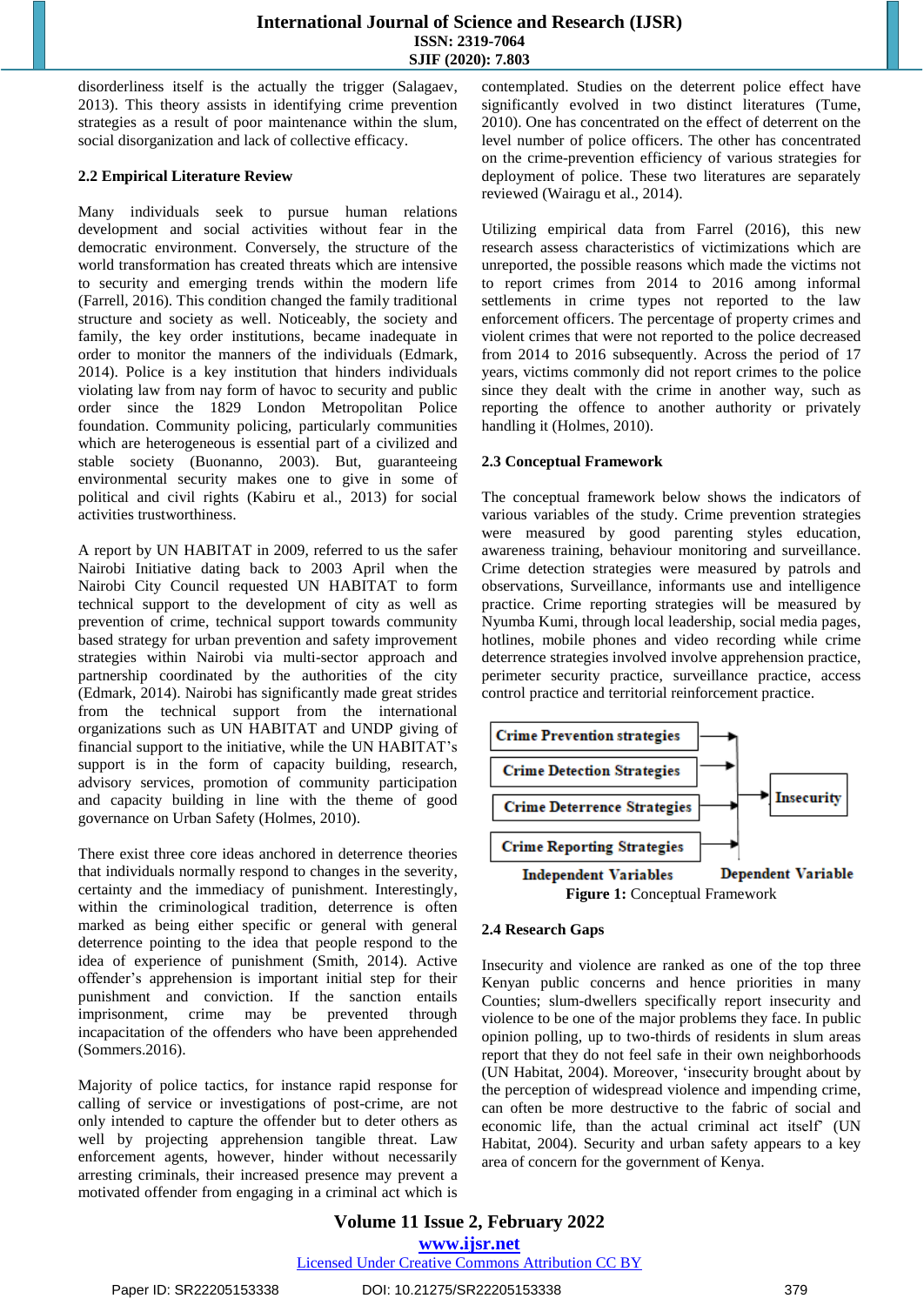This is shown in a number of blue prints government development. In the Kenyan vision 2030, security and safety is enshrined as among the areas, which is strategic under the pillar of political governance. The goal of overall security sector under the Kenya's vision 2030 is a society, which is free from fear. It is assumed that security increased will directly attract good investments and lowering the cost of conducting business while at the same time offering Kenyan's with more secure as well as working (Pudney et al., 2000). Informal settlements are believed to be insecure and unsafe-nature and reasons of insecurity oscillates from a single area to another. Furthermore, although the gangs' phenomenon is not new within Nairobi County, specifically within the informal settlements, a type of aggressive and well organized and violent gang is actually emerging with no respect for the lives of human and which do not seem to be hindered by the apparatus government security (Kabiru et al., 2013).

However, there is a lack of detailed, disaggregated data and evidence to do a forensic analysis of the causes of violence that could be used to craft more effective policy, legal, policing and development measures. Only the Kenyan Police regularly collects crime data but its reliability is questioned. Police reports often only capture serious offences or crimes they consider to be 'legitimate' (UN Habitat, 2004). The National Crime Research Centre was established in 1997 to undertake studies and collect data on crime but it has never been effectively operationalized. Corruption and political manipulation as well as organizational inefficiencies also hinder crime-recording practices. Beyond official crime statistics, there is a limited amount of survey data on the types of crime people experience, the perceived causes of these and levels of public confidence and trust in different institutions that administer security and justice. This study however does not attempt to fill in all the gaps but to focus on "what crime management strategies have a strong bearing of curbing insecurity in a slum such as Mukuru Kayaba in Nairobi County, Kenya.

# **3. Research Methodology**

The study adopted descriptive design. The study targeted population of 557 police officers of all working in police commands within Embakasi Police Division and crime victims which represented the entire police service in that region. A sample of 226 officers was selected using Krejcie and Morgan Table. A likert scaled questionnaire was used to collect data for all the study variables. . A structured set of questions was used for each of the independent variables. The questionnaires were on a five point Likert scale. Likert scales are used when the subject of investigation is a belief, opinion or is a matter that is sensitive and confidential. Data collected from the field was systematically organized using Statistical Package for Social Sciences (SPSS)-version 21 analyzed using descriptive and inferential statistics. SPSS is favored by various researchers given its systematic capabilities and the coverage capabilities of a wide range of the most graphical and statistical analyses and presentation.

# **3.2 Test of Reliability Data Collection Instruments**

In this study, the reliability of the instruments was tested using Cronbach alpha which was used in the research to verify the reliability of the construct. A total of 10 questionnaires were obtained among the respondents. Reliability of all the four constructs attracted Cronbach Alpha as follows; crime prevention strategies at 0.849, crime detection strategies at 0.863, crime deterrence strategies at 0.868 and crime reporting at 0.849. A Cronbach alpha of more than 0.7 indicates that the data collection instrument is reliable (Field, 2009). Results are presented in Table 1:

|  |  | Table 1: Results of Reliability Test for the Instrument |
|--|--|---------------------------------------------------------|
|  |  |                                                         |

| Variables                          | Variable  | Cronbach $(\alpha)$ |
|------------------------------------|-----------|---------------------|
|                                    | Type      | Alpha Coefficient   |
| <b>Crime Prevention Strategies</b> | Predictor | 0.849               |
| Crime Detection Strategies         | Predictor | 0.863               |
| Crime Deterrence Strategies        | Predictor | 0.868               |
| <b>Crime Reporting Strategies</b>  | Predictor | 0.849               |

## **3.3 Data Analysis and Presentation of Results**

Data analysis was carried in a sequential process and systematic manner; data coding, data entry and then data analysis. Descriptive statistics entailed generation of mean and standard deviation to assess central tendency and associated dispersion for each variable. The data was tested to linearity, multi-co linearity, auto-correlation and homogeneity using correlation coefficient (r), Durbin Watson (*d*) Statistic (d) normal P-P plots respectively. The combined measures of security were tested for normality of distribution before any inferential analysis. Inferential statistics involved the use multiple linear regression analysis (MLRA) to assess the strength and significance of the association of the variables in this study at 95% degree of confidence. Model R-Square, ANOVA Statistics and regression coefficients was generated and interpreted for the Multiple Linear Regression. The results for the analysis were presented per objective (both descriptive and inferential analysis) in form of Tables and interactive figures. The Multiple Linear Regression Model (MLRM) for this study was in the form;  $Y=\beta 0 + \beta 1X_1 + \beta 2X_2 + \beta 3X_3 +$  $\beta$ 4X<sub>4</sub>+ε, where Y is the measure of insecurity level. In this model, β0 was constant and βi's were the coefficients of each of the independent variables that is; crime prevention, crime detection, crime deterrence and crime reporting and respectively. Finally, ε was the error term for the model.

# **4. Findings and Discussions**

# **4.1 Response Rate**

A total of 226 questionnaires were distributed in Maukuru Kaiyaba Area. A total of 154 (68%) questionnaires were totally filled and returned. This implies a successful response rate.

**Table 2:** Response Rate

| Response                              |    | Respondents Percentage (%) |
|---------------------------------------|----|----------------------------|
| Number of questionnaires Retuned      | 54 |                            |
| Number of questionnaires not returned |    |                            |
| Total                                 |    | ሰበ                         |

# **Volume 11 Issue 2, February 2022**

**www.ijsr.net**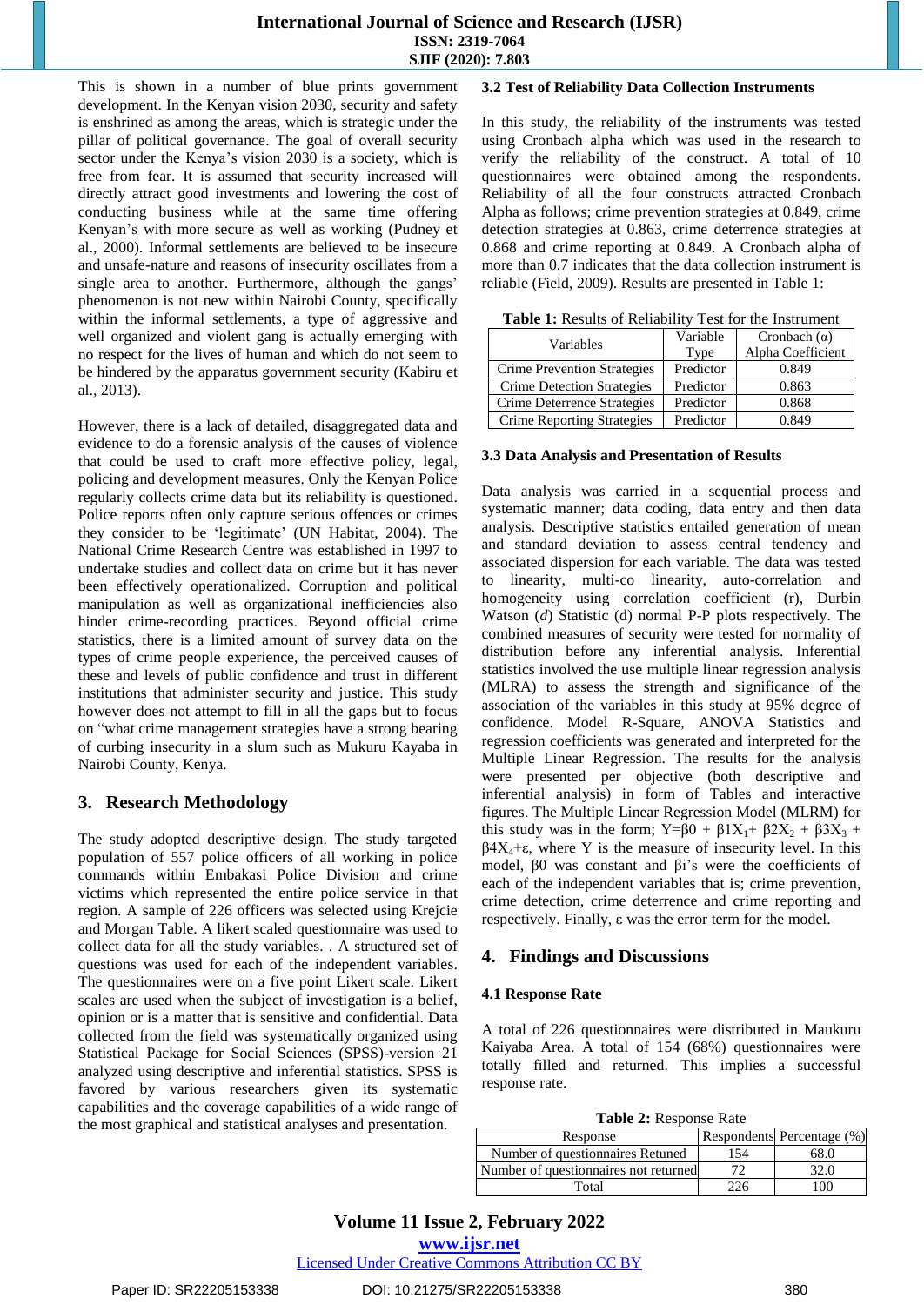#### **4.2 Test of Regression Assumptions**

According to Shevlin and Miles (2010), data analysis as a process requires a number of tests to be carried out before the application of specified regression analysis. The assumptions are basically on the response variable distribution and that of the residuals distribution.

## **4.3.1. Test of Normality for Insecurity**

An assessment of the normality of data is a necessity in most of the mixed research designs and where regression analysis is involved. The assessment of normality using Q-Q-plot are presented in Figure 2. The figure shows that the expected and observed value for the distribution of Insecurity is symmetric and hence and indication of a fairly normally distribution.



**Figure 2:** Normal Q-Q Plot for Insecurity

## **4.3.2 Test f Mullticollinearity**

Multicollinearity was evaluated using Variance Inflation factors and Tolerance. The resukts are presented in Table 3. These results show that the VIF values ranged from a low of 1.193 in the case of crime reporting strategies and a high of 1.597 for the case of crime detection strategies. Further the results show that there is no VIF greater than 5 and hence no presence of multicollinearity.

| Model                       | <b>Collinearity Statistics</b> |       |  |
|-----------------------------|--------------------------------|-------|--|
|                             | Tolerance                      | VIF   |  |
| Crime prevention strategies | .815                           | 1.226 |  |
| Crime Detection Strategies  | .626                           | 1.597 |  |
| Crime Deterrence Strategies | .691                           | 1.447 |  |
| Crime Reporting Strategies  | .838                           | 1.193 |  |

## **4.3.3 Linearity Test**

Linearity test was assessed using the correlation coefficient for each pair of the independent variable and the regessand. The resulst were presented in Table 4. The findings of the correlation analysis as presented in Table 3. This shows the Pearson's correlation coefficients for each of the independent variables and Insecurity in Mukuru Kayamba Slums in Nairobi. According to this Table, the variables were found to have a significant correlation coefficient with Insecurity. and how it influence crime management strategies and their effect on insecurity within Mukuru Kayaba Slums. The correlations show that there is a relatively higher correlation between crime detection and crime deterrence strategies with insecurity that there is with either crime prevention or crime reporting strategies or insecurity. Further the Table shows that the correlations were all significant at 5% level of significance and the same ranged from a low of 0.353 in the case of Crime prevention strategies to a high of 0.685 for the crime deterrence strategies.

|  |  |  |  | Table 4: Test of Linearity Results |  |
|--|--|--|--|------------------------------------|--|
|--|--|--|--|------------------------------------|--|

| Variable                          | Correlation Coefficient with Security |
|-----------------------------------|---------------------------------------|
| Crime Prevention strategies       | $0.353**$                             |
| <b>Crime Detection Strategies</b> | $0.636**$                             |
| Crime Deterrence Strategies       | $0.685**$                             |
| <b>Crime Reporting Strategies</b> | $0.478**$                             |

The coefficients shows that there is a positive relationship between crime management strategies in regard to crime prevention, detection, deterrence and deterrence are effective in the fight against crime and disorder within Mukuru Kayaba Slums.

## **4.3.4 Test of Independence**

The Durbin Watson test was used to test the independence. Findings are displayed in Table 5.

# **Volume 11 Issue 2, February 2022**

**www.ijsr.net**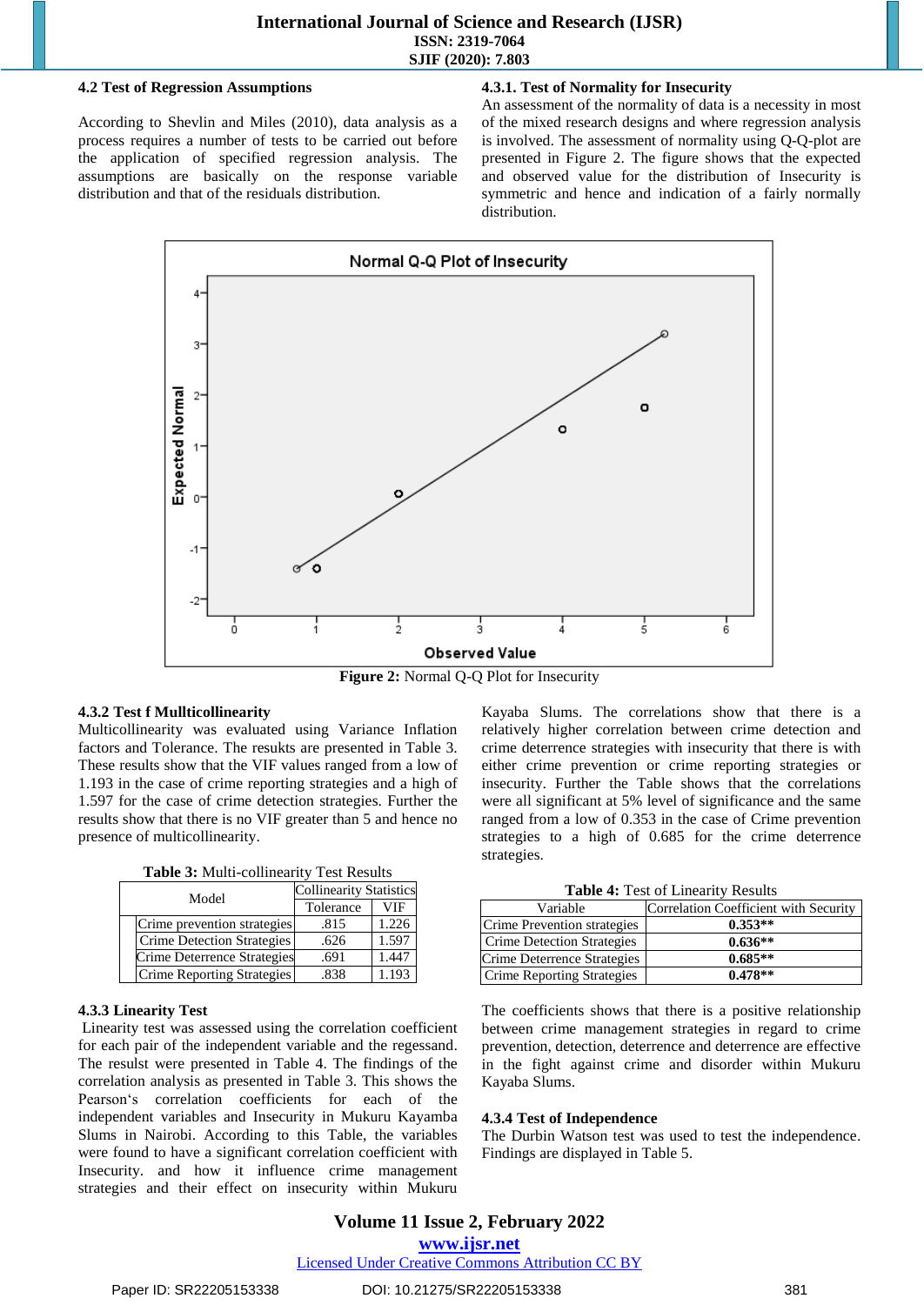|  | Table 5: Test of Independence Results |  |
|--|---------------------------------------|--|
|--|---------------------------------------|--|

| <b>Predictor Variables</b>        | Durbin-Watson Statistic |
|-----------------------------------|-------------------------|
| Crime Prevention strategies       | 1.706                   |
| Crime Detection Strategies        | 1.727                   |
| Crime Deterrence Strategies       | 1.633                   |
| <b>Crime Reporting Strategies</b> | 1.754                   |

The results in Table 5 showed that the Durbin Watson d statistic for each of the independent variables ranged between 1.623 (Crime Deterrence Strategies) and 1.727 (Crime Detection Strategies). The rule of thumb states that values of  $1.5 < d < 2.5$  show that the assumption of independence is met (Garson, 2012). The assumption of the independence of the study predictor variables in a regression model was therefore met for all the study independent variables.

#### **4.4 Influence of Crime Management Strategies on Insecurity**

All the scores of the independent variables were weighted and regressed against the weighted score of insecurity as the dependent variable. A multiple linear regression output was generated, that it; model fitness (R-Square), ANOVA coefficients and the regression coefficients. The results are presented in Table 6, Table 7 and Table 8.

The model fitness resulst show that Table 5 showed the values of R and R² for the model fitted of 0.713 and 0.508 respectively. The R value of 0.713 portrayed a linear relationship between the risk management strategies and insecurity in Mukuru Kayaba slums performances. The R² value of 0.508 implied that approximately 50.8% of the variation in Insecurity can be explained by the changes in the risk management strategies used by the institutions dealing with insecurity in the area.

**Table 6:** Model Summary for Insecurity

| Model |      |      | Adjusted Std. Error of Durbin-<br>Square   R Square   the Estimate   Watson |       |
|-------|------|------|-----------------------------------------------------------------------------|-------|
|       | .508 | .498 | 1.35215                                                                     | 1.634 |

The result for the ANONA are presented in Table 7. This Table shows that the F value of 3.775 and the associated pvalue of.008 which was less than a p-value of.05. These statistics indicate that the influence of crime management strategies on insecurity is statistically significant at 5% level of significance.

**Table 7:** ANOVA for Crime Management Strategies

| Model                             |            | Sum of Squares df Mean Square |    |       | F     | Sig. |
|-----------------------------------|------------|-------------------------------|----|-------|-------|------|
|                                   | Regression | 36.931                        |    | 4.233 | 3.775 |      |
|                                   | Residual   | 47.284                        | 60 | 1.121 |       |      |
|                                   | Total      | 84.215                        | 64 |       |       |      |
| a. Dependent Variable: Insecurity |            |                               |    |       |       |      |

The results of the associated regression coefficients are presented in Table 8. These results show that other factors being held constant, an increase in specific disorder and crime issues or the concerns are mapped and the more relevant remedies for countering the problem (s) implemented yields a 0.364 increase in crime prevention within Mukuru Kayaba slums. However, the value of tsignificance 0.003 was determined indicating that particular

disorder and crime concerns or issues are actually identified and the most important remedies to counter the problem (s) implemented is subsequently significantly related to crime management strategies.

An increase in unit in solving of crime deterrence may have an increase of 0.282 on reduction of insecurity levels within Mukuru Kayaba Slums. However the value of t-significance of 0.046 was established indicating that solving of criminal activities is a difficult task for both the residents and the police is consequently significantly related with crime management on insecurity levels within Mukuru Kayaba slums.

The table above shows a unit increase in failure to adapting to the changing trends in technology that hinders the identification process of criminal activities yielding 0.034 decreases in informal settlements crime management on insecurity. Conversely, value of t-significance of 0.266 was established indicating that failure in adapting to the technological trend changes hinders the identification process of criminal activities is related significantly with crime management strategies on reduction of insecurity. An increase in unit in police conduct proactive arrests to solve acts through reporting of crime yields 0.282 decreases in crime prevention.

Notably, the value of t-significance of 0.266 was established indicating that police conduct proactive arrests in order to address crime incidences and activities is significantly linked to crime management on reducing of insecurity levels. An increase in unit in police scan, response, analysis as well as assessment to insecurity and crime yields about 3.005 drop in crime prevention and insecurity, however value of t-significance 0.046 was established indicating that accessible, patrols are visible and creation of awareness is significantly linked to effective crime management initiatives by the police.

|       | <b>Initiatives</b> |                             |              |              |          |      |  |  |  |
|-------|--------------------|-----------------------------|--------------|--------------|----------|------|--|--|--|
|       |                    | Unstandardized Standardized |              |              |          |      |  |  |  |
|       |                    |                             | Coefficients | Coefficients |          |      |  |  |  |
| Model |                    | в                           | Std. Error   | Beta         |          | Sig. |  |  |  |
|       | Type of Crime      | .093                        | .035         | .351         | 2.666    | .009 |  |  |  |
|       | Crime Prevention   | .064                        | .021         | .364         | 3.005    | .003 |  |  |  |
|       | Crime Reporting    | $-.038$                     | .034         | $-.078$      | $-1.117$ | .266 |  |  |  |
|       | Crime Deterrence   | .086                        | .043         | .282         | 2.015    |      |  |  |  |

**Table 8:** Regression Coefficients for Crime Management

The model was evaluated for homoscedasticity using the p-p plot. The results are presented in Figure 4.

**Volume 11 Issue 2, February 2022 www.ijsr.net**